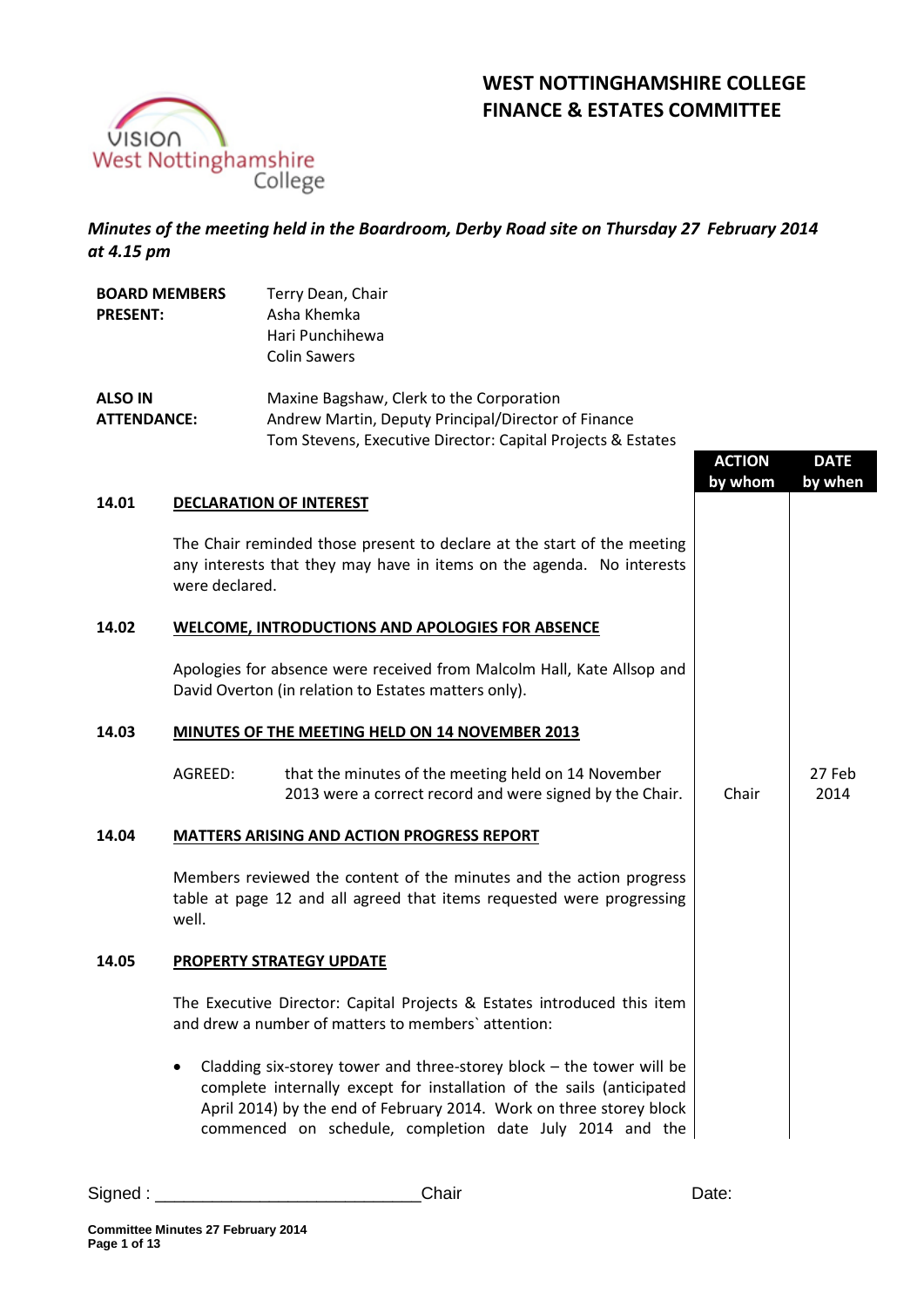programme is running on time. The sails have all been designed and should start to arrive in March with the anticipation that the building should be ready for occupation in April. It was noted that the sails for the six-storey block are to be provided by Keyclad and not KME.

- Link Bridge refurbishment commenced on 17 February 2014 for eight weeks, access under the bridge prohibited for vehicles and pedestrians. Planning permission granted to open side gate on Nottingham Road for temporary access. Programme is anticipated to complete on 28 April 2014 and is progressing well at this time.
- Campus Cladding summary current forecast for project costs is £4,648,149 compared with a budget of £4,731,212. A small surplus is expected. It was confirmed that the College has had a very small windfall in relation to the ability to move a tensile steel machine from the three-storey block. Suppliers have bought back the equipment, which weighs approximately 9.5 tonne at a cost of £1200. The supplier paid for and arranged the crane, which was used. The space that has been created can now be utilised as an additional classroom. Updated financial reviews have been undertaken on main contractor J Tomlinson, and main sub-contractors Keyclad and KME. All suppliers are trading positively.
- Derby Road science laboratory Innova Design Solutions appointed. Work underway for completion by 28 February 2014. The work is in effect done and ready for student occupation.
- Engineering Innovation Centre Wild Goose Construction appointed in December 2013. Work is moving on rapidly with mezzanine constructed and block work walls commenced for section one of the projects to relocate Fabrication and Welding during Easter 2014. Quotations have been received from specialist companies to relocate engineering equipment. The preferred supplier is Emcon Ltd, at a cost of £39,744.91 plus VAT. It was confirmed that this is a positive figure when compared to the contingency, but will be at an additional cost to the original budget. It was confirmed that detailed discussions have taken place with the Curriculum Managers regarding the moving of the equipment, to ensure that only equipment required is transferred. Financial reviews of Wild Goose Construction and main sub-contractors Garners Catering Equipment, Templemill Engineering and Amptron Electrical Services have been successfully completed.
- Electricity and Gas supply to Engineering Centre  $-$  the Executive Director: Capital Projects & Estates indicated that this has still not been resolved and therefore represents a significant risk to the timetable. He explained that until final drawings are received he cannot start legals. Another complication to the time programme is the capacity of power available versus the requirements and need for reinforcements. Consultants have been appointed and are reviewing and the initial advice is that Western Distribution Power need to reinforce and at this point in time they simply do not know whether this can be done. In terms of this element of the project, all agreed that the critical date in March had to be met. If the College was not able to move the Fabrication and Welding department on time, then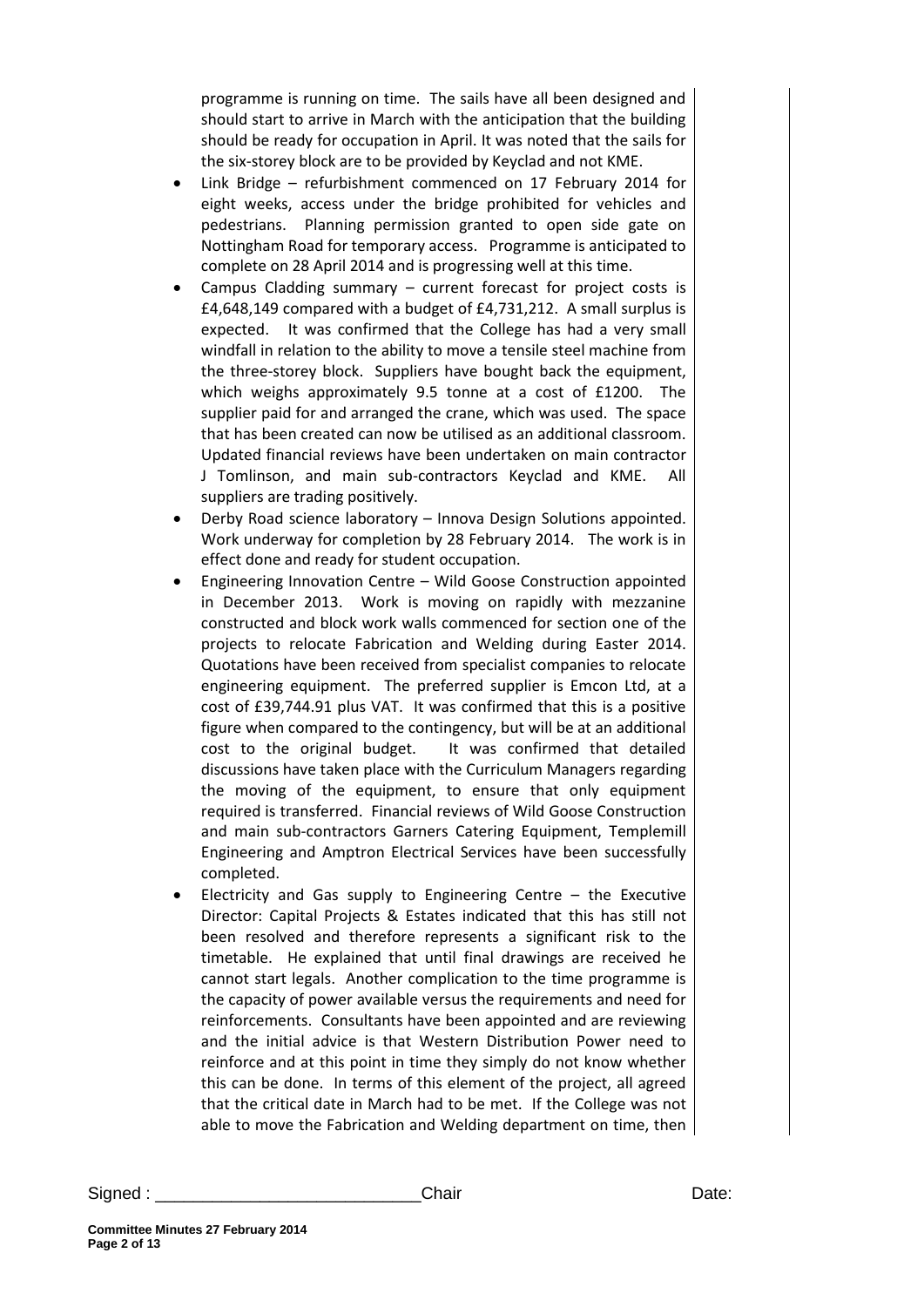there would be a domino effect, which has to be avoided because of the significant consequences. All agreed that this was something that had to be managed, even if it required temporary solutions to be put in place. Because of the significance of this issue as a risk, it was agreed that a report would be provided at the next meeting detailing the contingencies in place to mitigate.

- Skills Infrastructure Capital Fund (SICF) College informed on 19 December 2013 that it was unsuccessful in its bid for specialist equipment to support the Fashion curriculum.
- Further Education Condition Fund this is a newly launched fund and the College is eligible for £500k to commit to improving the condition of the estate from category C. It is proposed to commit £225k to improve the heating system in the six-storey tower and three-storey block, plus £275k contribution to the cladding project. Members` attention was drawn to the page 22 detail which breaks down the elements of the project. It was explained that the College will need to commit another 2 thirds match funding to ensure it receives the allocation. In terms of the cost savings likely as a response to upgraded heating systems, it was confirmed that these would be £30k - £40k on an annual basis. The Committee requested that the team also look in to include efficiency lighting as part of the energy project, as this is something that is quite topical at this time. Members reviewed the project and were generally supportive of the application made.
- Studio School design complete and schedule of works agreed. Programme of work agreed. Planning permission granted for removal of trees at the main Chesterfield Road building, works commenced in week commencing 17 February 2014. College to decant for main refurbishment in the week commencing 14 April 2014. In terms of the lease documentation it was explained that this has still not been signed, although it was hoped that it would have been ready for this meeting. EFA have granted access to the site on a permissions basis whilst the lease is outstanding. All agreed that there was a need to push the Local Authority and the DfE on this as the funding agreement requirement could be at risk if the lease is not finalised and agreed.

The Executive Director: Capital Projects & Estates explained that once the current capital plans have been completed, then the College will only be left with 18% of its estate as substandard category C, the remaining aspects are mainly at Ashfield, but small parts of Derby Road.

Members` attention was drawn to the VWS Property Update at page 17. It was confirmed that the VWS Board continue to consider the property portfolio, size, location, etc at each of their meetings.

### AGREED:

- a) To note the update provided.
- b) To agree the appointment of Emcon at a project cost of £39,744.91 plus VAT for the specialist removal of equipment from the

EDCP&E  $\vert$  1 May 2014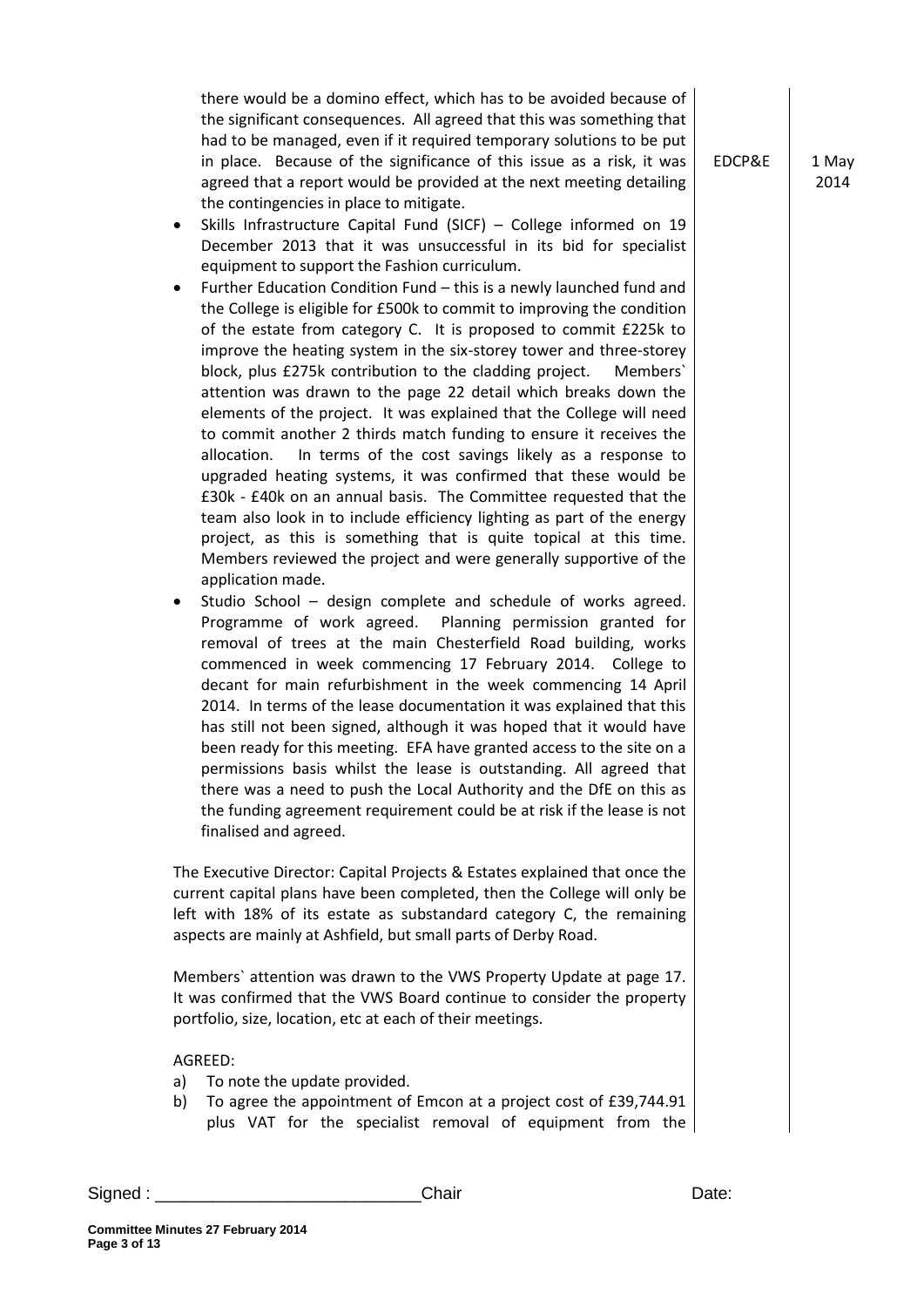Fabrication & Welding, Engineering & Motor Vehicle workshops.

- c) To approve the design, supply and installation of substation for electricity and housing for gas by Energetics at a cost of £6,772 plus VAT.
- d) To agree the submission of the proposal to the Skills Funding Agency for a capital grant of £500k to renew and remodernise the existing Estate. The funds to be allocated as a contribution of £275k to the cladding project and £225k to improve the heating system in the six storey tower and three storey block,
- e) To agree the appointment of Watermans to prepare tender drawings and specifications for issue, monitor, commission and witness improvements to the heating system at Derby Road at a cost of £8500 plus VAT.

## **14.06 MANAGEMENT ACCOUNTS TO 31 JANUARY 2014**

The Director of Finance introduced this item and drew members` attention to a number of particular items:

- The financial performance for the Group continues to be adversely affected by the trading performance of Vision Workforce Skills, as the business faces further restructure. As a result, losses are being incurred over a longer period than had initially been planned.
- Excluding the result of VWS, the College Group (old) has generated an operating surplus before interest and depreciation of £738k for the first half of the year. This compares to the budget of £1,199k and the prior year result of £632k.
- The old Group position continues to be affected by the weak performance of Work Place Learning within the College, which is £1,084k behind budget. This is partly offset by the continued strong performance of bksb, which generated a £592k surplus before depreciation.
- Including VWS, the College Group result before interest and depreciation is a loss of £2,049k, with the VWS loss of £2,787k in the six months to date.
- The College and subsidiaries are completing the mid year reforecast including planned restructure within the areas of concern for Work Related Training and VWS.
- The College has generated a surplus of £146k before interest and depreciation in the year to date, which is below the £713k budget, but improved over the prior year loss of £129k. This result remains primarily due to the performance of the Work Place Learning School and the softening of margins within franchising (approximately £280k lost contribution for the year to date). A secondary factor is the weaker than expected performance by two of the Schools of Learning, (a combined adverse variance of £330k).
- College income was £3,248k worse than budgeted at £26,655k for the year to date. The main adverse variance being 16-18 apprentices which continues to underperform (£3,943k for the year to date) generating only £2,752k of income. College own delivery has weakened this month and is now below phased budget at £816k. The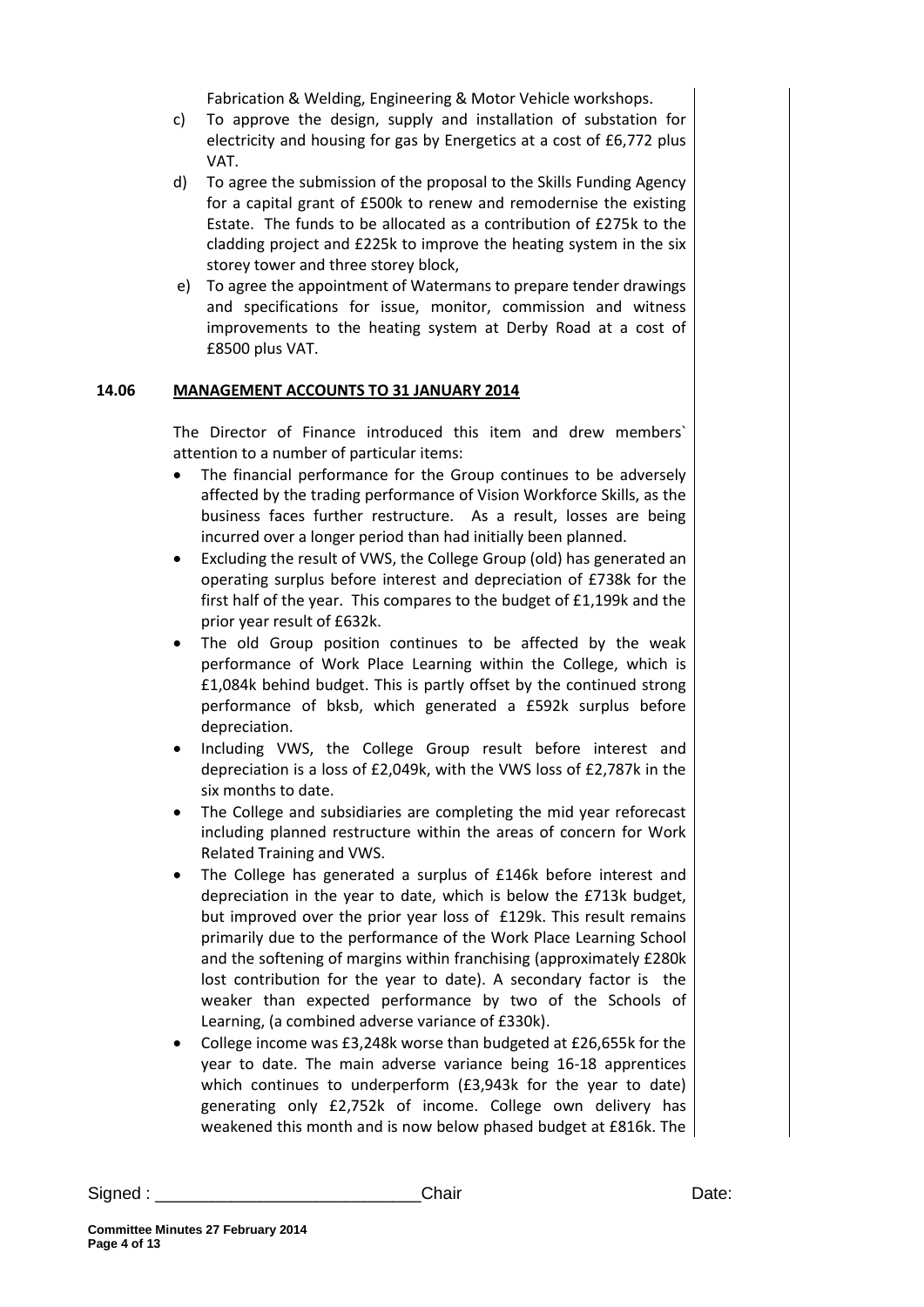main cause of the adverse variance is the pass through of actual VWS delivery which at only £521k is just 15% of the target of £3,468k with no improvement in month.

- The adult skills budget income exceeded budget by £669k. However, there was a £140k underperformance in month. The over performance, however, is due to partner adult learner responsive activity, which had a favourable variance of £ 1,251k at £1,727k. This continued in month, but cannot be sustained as it is unlikely any additional contract allocation for the year for this can be obtained.
- Overall adult learner responsive income at £3,651k is £2,078k above phased budget. NVQ activity delivered by the College at £172k remains well below the year to date budget of £1,302k and is a core contributor to the weak work related learning performance.
- There were also adverse variances within HE income, £90k, other funding council income £28k and other income £131k.
- Pay costs are £414k below budget for the year to date due to good cost control within admin and central services, where there was a £779k favourable variance, which covered the budgeted pay saving of £468k. This, however, incorporates the release of the contingency budget. Overall teaching staff (teaching staff and sessional teaching staff) was just above budget at £5,264k. Work Place Learning continues to overspend on teaching costs, albeit at a slower rate and now has an overspend of £161k on teaching costs despite the underperformance on income.
- Non-pay costs are better than budget by £2,378k as a result of a favourable variance on franchise provision costs of £2,465k. Excluding franchise costs, non-pay is £87k worse than planned, the main overspend being in teaching (£83k adverse, stable), administration and central services (£218k adverse, getting slightly worse), Exams (£103k adverse) and premises costs which in total are £65k overspent (improving).
- The most significant favourable variance is other support where costs have been spent more slowly than expected, although this is offset by lower recognised income.
- Most Schools of Learning are now delivering favourable variances notably Academic, Public Services & Sport Studies which has a £162k favourable variance with a 46% contribution.
- Weaker financial performances are the 24.6% contribution made by Business Professional & Continuing Education (£131k below budget); and the 22.8% contribution of Lifestyle Academy, both of which deteriorated in month. All other Schools of Learning made contributions between 28.2 % and 35.1 %.
- Vision Workforce Skills performance continues to be behind budget pending the implementation of further restructure (a loss of £2,787k before depreciation) mainly as a result of the lower than planned 16- 18 apprentice income, whilst fixed costs retained to deliver these courses remain high (property occupation).
- The Company is, however, developing alternative income streams, predominantly adult focused and in the workplace. These courses deliver much lower income per assessor hour and do not require the

Signed : \_\_\_\_\_\_\_\_\_\_\_\_\_\_\_\_\_\_\_\_\_\_\_\_\_\_\_\_Chair Date: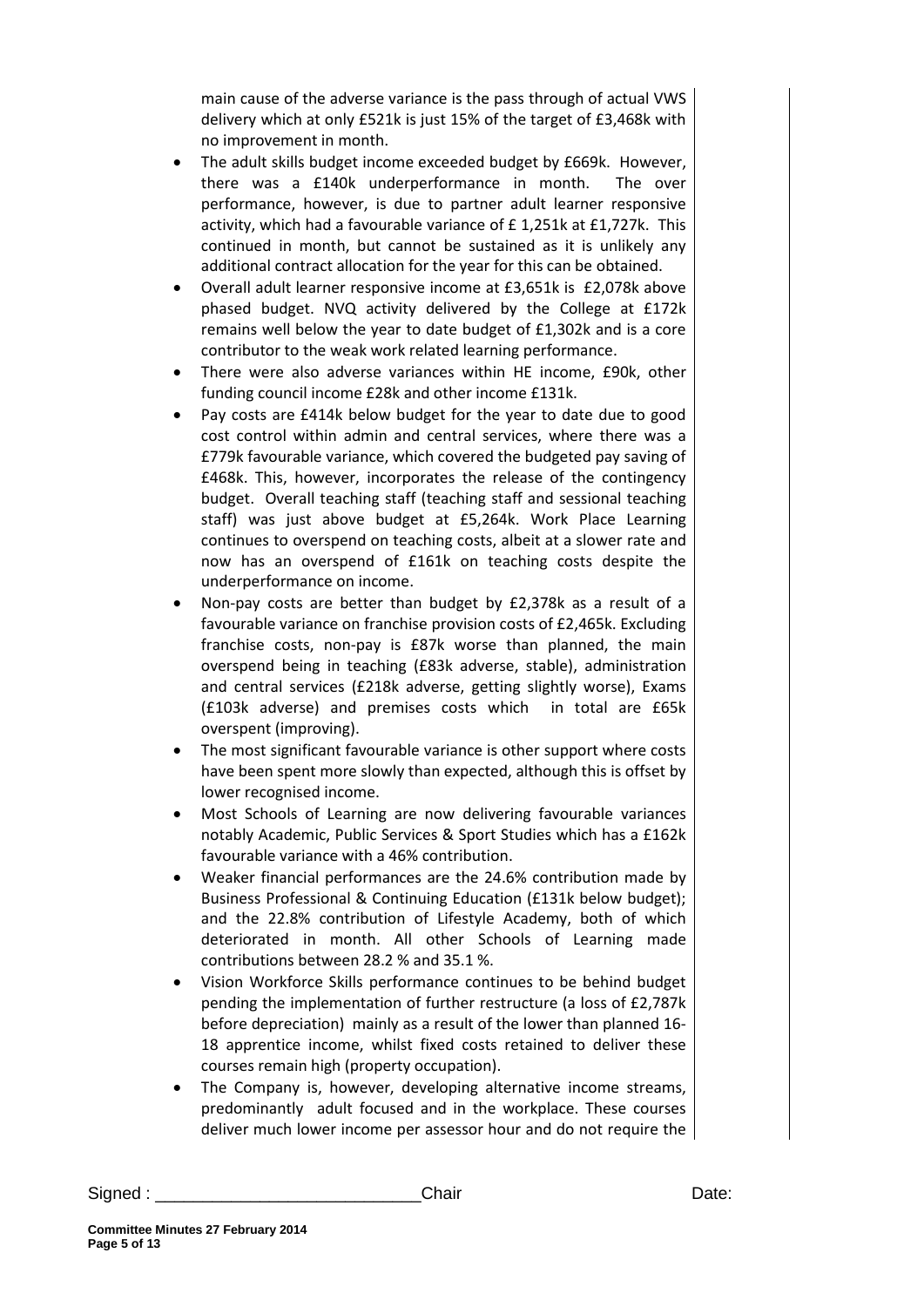majority of the fixed cost infrastructure originally planned to retain within the business.

- As part of this process the Company has now completed the termination of Croydon site lease. An early surrender of Luton site lease has also been negotiated and completed at below the cost included within the dowry.
- bksb continues to perform well as a result of consistent growth and strong cost control. The surplus for the year to date at £591k is £140k above plan. Total Income at £1,257k is £53k below plan, with income currently running at plan.
- Vision Apprentices has achieved a break even position, £19k worse than plan due to the substantially lower than planned income, consistent with the College sales performance in apprenticeships.
- The Balance Sheet includes borrowing associated with the new build programme with a total value of £13.5m at the end of January 2014, a draw down of £5m since last financial year end. This has incurred interest costs of £265k in the first half the year.
- Group short term solvency has improved from year end (by £1.295m)as a result of the financing drawn down and receipt of £1.503m of deferred capital grants more than offsetting the capital expenditure of £2.545m and group loses for the year to date.
- Cash balances excluding VWS at £11.862m are £6.506m higher than forecast, albeit with a sharp but predicted fall in the month as SFA funds from last year which had not been earned were clawed back. Cash balances for the group stood at £12.271m.

In general discussion it was acknowledged that the top level College performance is significantly influenced by VWS performance. The Director of Finance explained that the key failure in relation to the original business plan was in relation to the targeted number of 16-18 IT Apprentices. He indicated that VWS currently do not have an IT Specialist on the Sales Team and this will obviously need to be addressed. However, it is dangerous, in his view, to pin the whole Company business plan on such a specialist niche area at a particular level. It was acknowledged that with hindsight the business plan for VWS was overly ambitious and in fact the business was more broken/stagnant than had originally been appreciated. The lack of activity in the business, combined with demotivation of staff has meant that the Management Team have had an uphill struggle. In addition to this, the Company has now been through two complete restructures of the Sales Team, all of which have led to some delays in getting on the right track. In addition to this, some staff roles are not exactly right and fit for purpose, this has taken time to review. It was acknowledged that the 16-18 apprenticeship product is just too specific a strategy to rely upon going forward and the products offered by the Company need to be broader. All agreed that there was a need to restructure the business to respond to the direction of travel.

The Principal and the Director of Finance confirmed that they had participated in a very productive meeting of the VWS Board on Tuesday

Signed : \_\_\_\_\_\_\_\_\_\_\_\_\_\_\_\_\_\_\_\_\_\_\_\_\_\_\_\_Chair Date:

**Committee Minutes 27 February 2014 Page 6 of 13**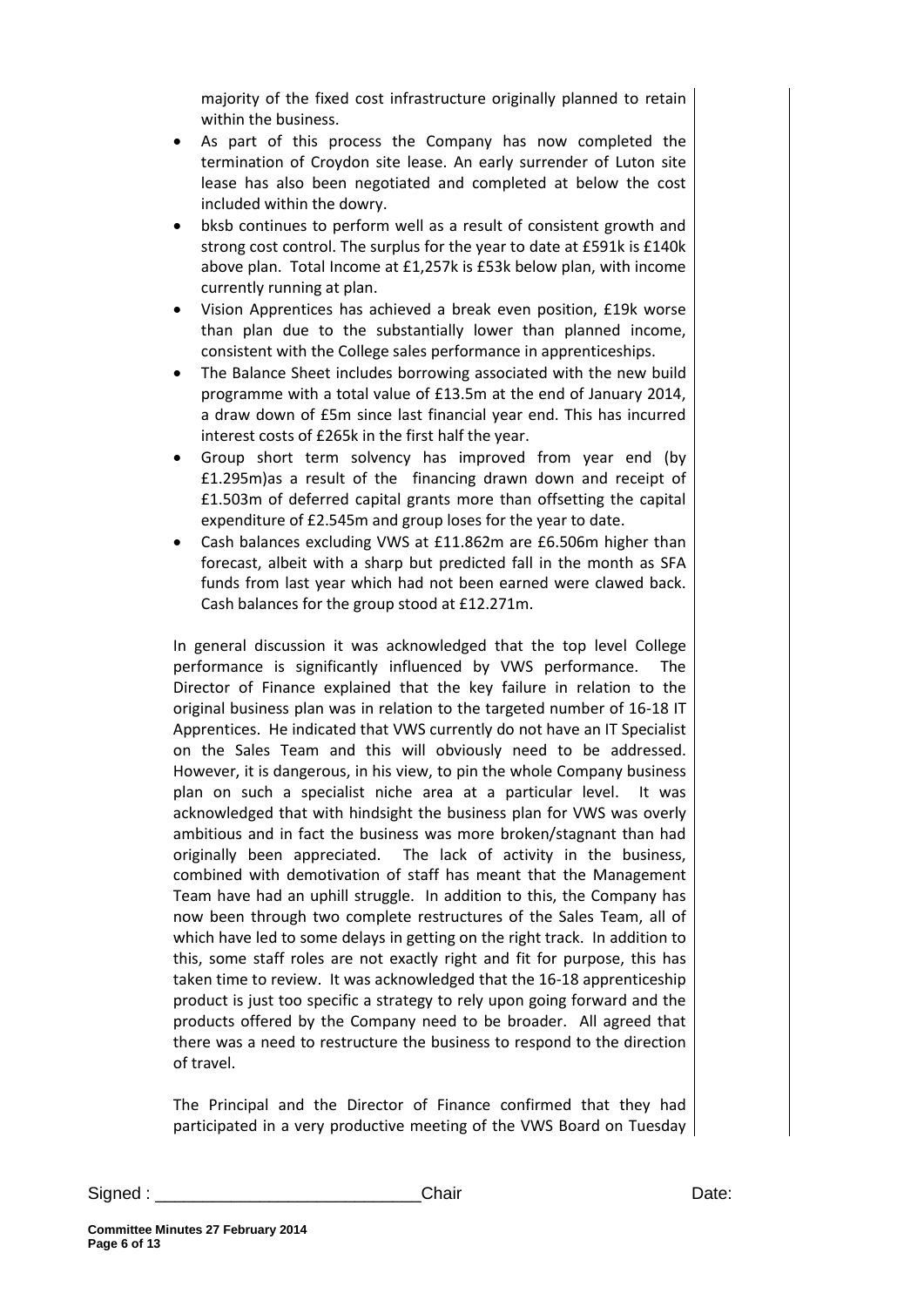of this week. They gave assurances that responsive plans were in place, both in terms of sales, business opportunities and ways in which property savings can be identified, these to be as quickly as possible.

Members reviewed page 43, which is the balance, sheet and questioned why the level of Creditors and Debtors have gone up so significantly. It was questioned whether this was usual at this particular point in time or whether there was a specific reason. In terms of Debtors, it was confirmed that the College simply has more students with loans now than ever before. In relation to Creditors the SFA have paid on profile not actual performance to date, and therefore there will be a claw back in the coming months to reflect the under performance to date.

AGREED: to note the content of the Management Accounts to 31 January 2014.

## **14.07 COLLEGE MID YEAR FINANCIAL REFORECAST 2013/14**

The Director of Finance introduced this item and drew a number of specific matters to members` attention:

- This report provides the Committee with the outcome of the mid year financial review of the College Group activities for the 2013/14 financial year. It sets out the key reasons for changes to the original budget for the year, set and approved by the Board in July 2013, explaining the impact on income, costs, cash flows, the balance sheet and the College Group result.
- As in previous years, this will be the single point in the year at which the College financial forecast amends the original budget. However, due to the specific challenges within Vision Workforce Skills, the Board has already received a further forecast update following the first quarter of trading activity.
- The revised forecast will be used for the remainder of the year to assess the College's financial performance, and will be reconciled to the July management accounts and financial statements at the end of the year.
- Subsidiary company forecasts are subject to the presentation and approval by each company Board but have been included in the group position presented for information.
- The College Group approaches the current mid-year forecast following a challenging assimilation of the new Vision Workforce Skills business and a disappointing result for the 2012/13 financial year.
- Emerging challenges in the core business through Work Related Training have been identified and are being addressed whilst the College core partnership programme continues to suffer from margin pressures despite greater delivery flexibility and contract capacity.
- The inherent issues created through the Work Related Training performance in particular will result in an irreversible impact on the budget for 2013/14 in year. Changes made during the year will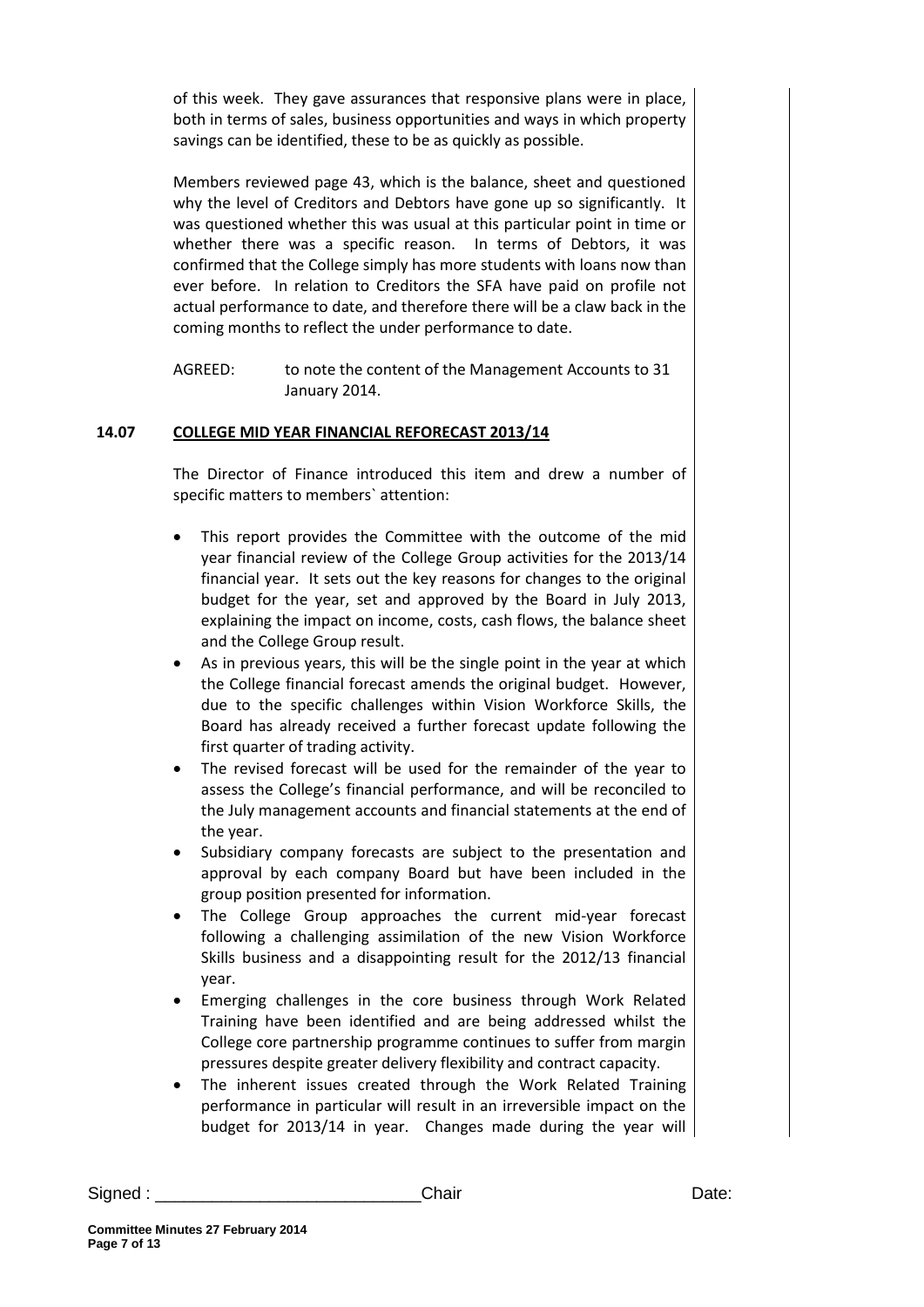impact favourably on the 2014/15 budget, but will not be resolved to offset the in-year impact in any significant way.

- Across the core income budgets, there has been a mixed performance in the first half of the year leading to a significantly different forecast out turn compared to the original budgeted position.
- Adult Skills Income excluding VWS is expected to be £17.4million compared to the original budget of £13.8million, an increase of £3.6million. This increase has been secured through additional contract capacity for adult apprenticeships and a pending growth proposal for employability programmes.
- With the adult skills delivery, the College`s own delivery will be significantly lower than budgeted, with a forecast out turn of £4.9million compared to the original budget of £6.3million. This is essentially the key issue within the challenges in Work Related Training which requires an adjustment to the cost base to move case loadings to normal levels.
- Partner delivery is the element that will make up the balance of the higher forecast within adult skills although the margins achieved from our partner programme are substantially lower than budgeted. Excluding VWS, the budgeted margin contribution across the Adult Skills programme was £2.89million at 24.9%. The mid-year forecast, whilst providing an improved contribution of £3.02million, will yield an overall margin of 19.7%.
- Income from the core 16-18 classroom delivery programme will remain as budgeted at £12million although additional learner support will be £200k lower than budgeted due to high needs learner volumes of 139 falling short of the 165 target.
- College direct delivery of apprenticeship programmes is largely on track and is forecast to remain on course for the remainder of the year at £1.7million of activity. The current restructure within the area will require careful management in order to maintain activity levels during a period of uncertainty for the staff.
- Higher Education income will be boosted be the release of a prior year provision for claw back following confirmation of funding out turn value providing a benefit of £290k in the year.
- HE tuition fees at £2.0million will be around £400k lower than anticipated as a result of the lower fees charged to continuing learners on old regime arrangements. Essentially, the learner recruitment included a larger than expected number of top up learners for whom the College honoured a fee level commitment which was not compensated by additional volumes across the overall cohort. As a result, the average yield per student is lower than had been budgeted, although this is likely to disappear as the old regime students wash out of the system at the end of the current financial year.
- Overall vocational tuition fees will be lower than budgeted, partially caused by the introduction of the advanced learning loan system and will result in an adverse impact of £450k in the year.

Signed : \_\_\_\_\_\_\_\_\_\_\_\_\_\_\_\_\_\_\_\_\_\_\_\_\_\_\_\_Chair Date: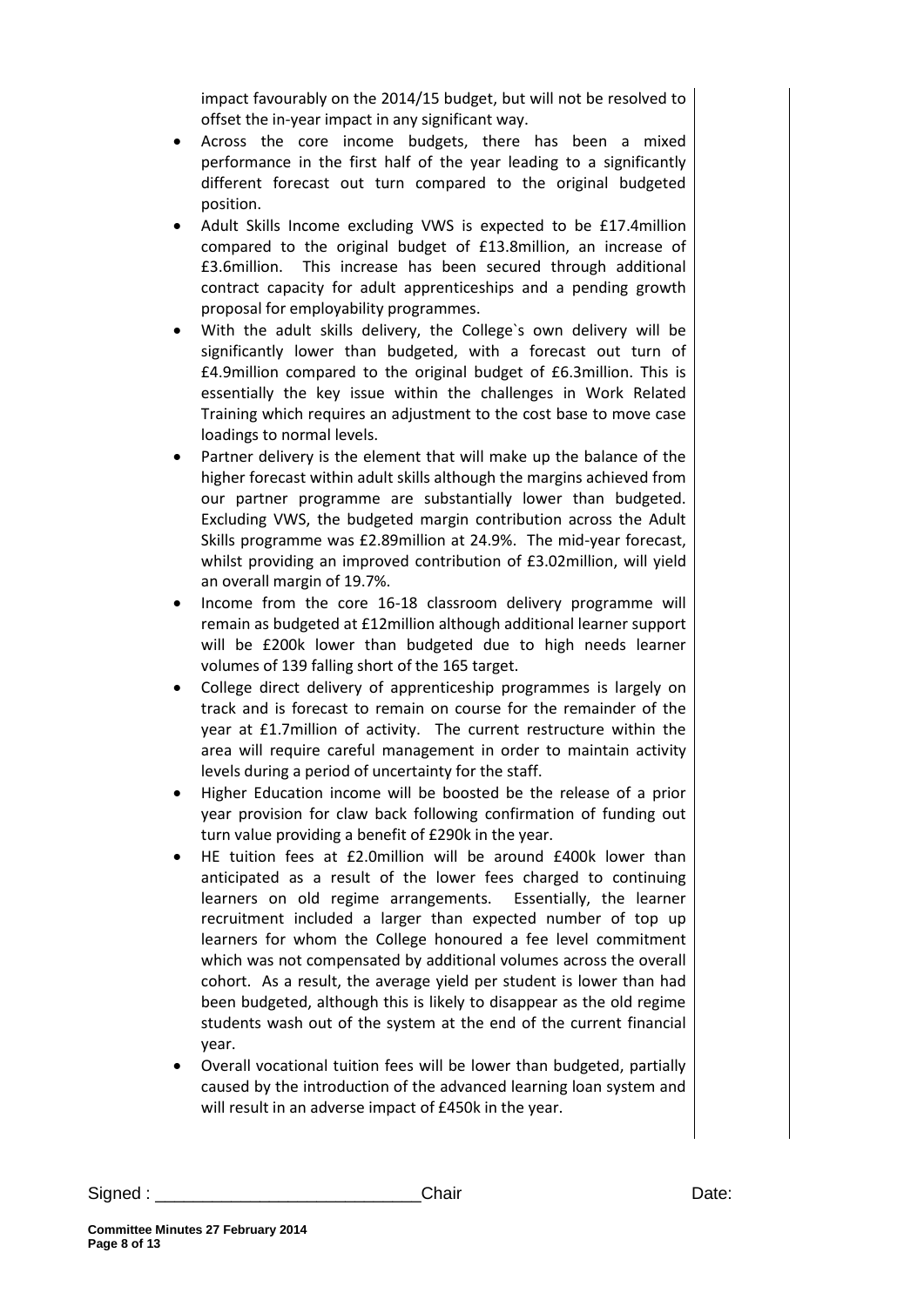- ESF programme for NEET and Skills Support for the Workforce have been included in the forecast at a level of £2.9million. However, the majority of this activity is delivered through the consortium members with little impact on the bottom line. In the original budget, the programme was expected to delivery just £350k of income.
- As a result of the changes highlighted above, overall income for the College excluding VWS will be £49.8million compared to the original budget of £45.6million.
- Whilst this appears positive on the face of it, the main additional income comes through ESF (£2.55million and 5% margin) and partner delivery (£3.7million at 19.7% margin) with a shortfall of direct delivery of £1.7million, all of which is fully resourced.
- The shortfall in direct delivery of £1.7million falls straight to the bottom line with the offsetting contributions for the additional partner activity only adding £729k in response. Essentially, this makes for a net bottom line impact of £971k and makes up the vast majority of the adverse change in the College performance for the year.
- Following a positive first half of the year, where pay costs have under spent against the original budget, the prognosis within the financial forecast remains positive for making savings against budget for the full year.
- The original budget anticipated pay costs of £25.5million including a contingency of around £300k which has been utilised to absorb the annual pay review in January 2014 of 0.7% as agreed by the Board.
- The full year forecast for pay expenditure has been set at £24.8million, anticipating the additional costs of restructure for work related training (£150k) and a limited impact in savings for the remainder of the year.
- Current monthly pay levels of £2.045million would suggest a full year spend of 24.5million although the forecast has been developed on a more detailed basis taking into account the business delivery requirements and activities in the second half of the year.
- Teaching pay costs of £10.8million including sessional costs are forecast to be around £200k higher than budgeted with some of the inefficiency and overspend in the first half of the year relating to work related training.
- Non-teaching costs are expected to be 1.5million lower than original budget as the cost control around replacement posts has been rigorously enforced during the year and will continue to be the case into the future. Non-teaching sessional costs for learner support of £487k will be £280k higher than budget due to inaccuracies in the original budget setting process.
- Total non-pay costs of £26,336k include non-VWS partner costs of £12,300k. Excluding all partner costs from the non–pay forecast results in an overall no-pay spend of £11.91million. This compares to the original budget of £11.44million.
- Within non-pay there are many small changes when comparing the budget to forecast but the main adverse changes includes spending on teaching departments where the forecast has increased by £148k,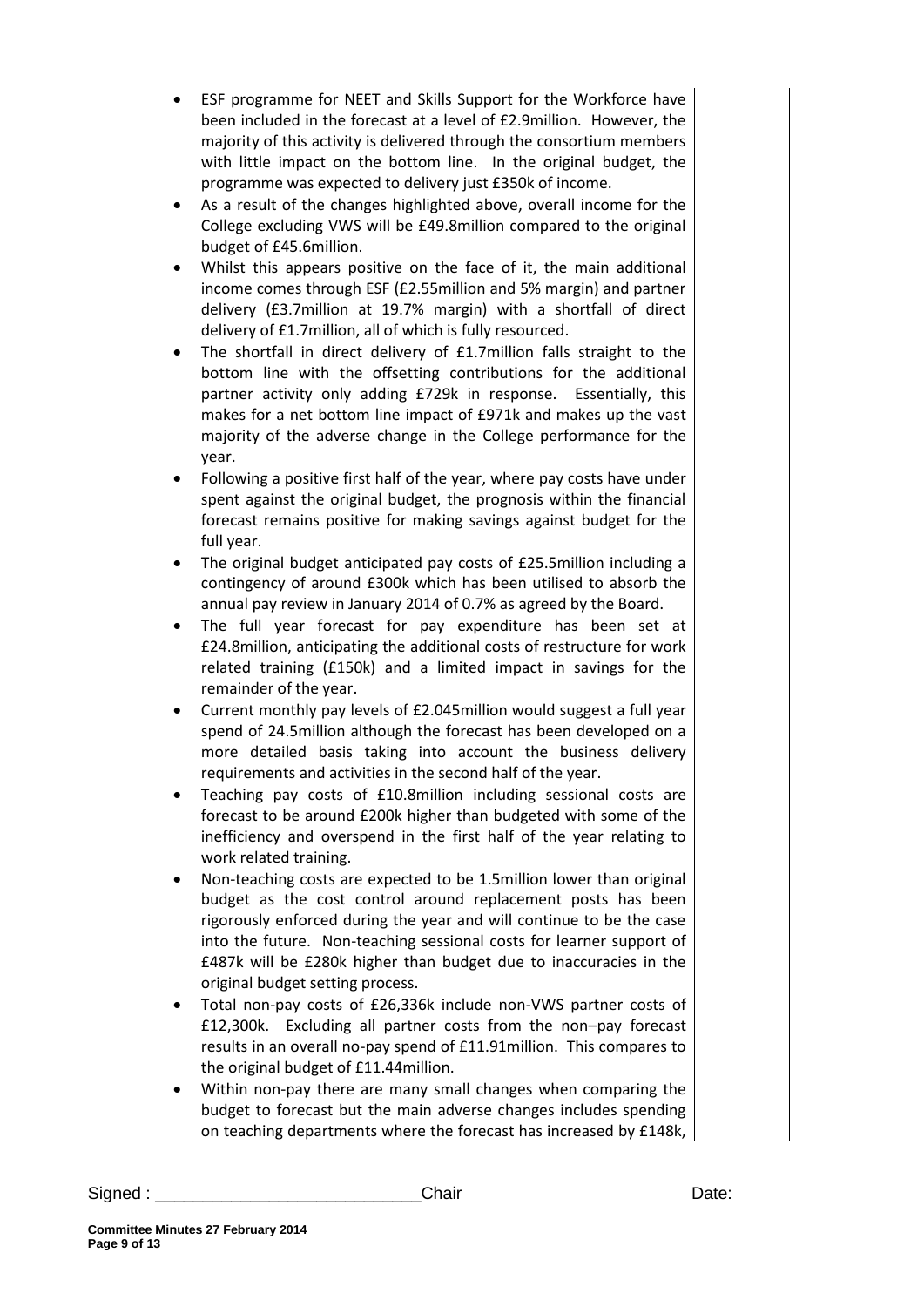AGE grants where costs are £100k higher, although this is offset by the same amount of additional income, and additional registration fee costs of £124k.

- All non-pay budgets for the remainder of the year have been set at or close to original budgeted levels unless specific essential spend items have been agreed. This includes an additional spend of £60k in order to externally validate the teaching and learning experience to confirm the inspection ready status of the College provision.
- The original budget for the College anticipated out turn deficit of £472k for the 2013/14 financial year. The mid-year forecast anticipates that this budget will not be attained and the out turn will be a deficit of £1,410k, leading to a worsening of £939k.
- As has been set out in the text above, the core under delivery of the direct work related training programme will result in an irrecoverable impact on the year. The changes being implemented at the present time will help to address this issue moving forwards but due to the cost of restructure has little impact for the remainder of the year.
- The disappointing aspect of the forecast result stems from the opportunity provided through additional income within the adult skills budget. However, the margin pressure on the partner programme has meant that the additional £3.7m of activity will result in just a £137k of margin contribution which otherwise would have been £790k better had the budgeted margin been achieved

In general discussion it was confirmed that there will be some further changes to the reforecast position following the VWS Board meeting on Tuesday. It was explained that the VWS Board think that 100% of attainment of the initial reforecast position is a risk and, therefore, they have requested that attainment of 85% of the target detailed be used in the forecast as it is realistic. The Company will still work towards hitting the £1.9million loss figure, but feel that a £2.4million deficit projection is a much more realistic position.

Members reviewed the income and expenditure account on page 49, and felt that in relation to Vision Workforce Skills, there are not enough staff savings identified, particularly for a company that is under performing to the level that it is. It was acknowledged that the Company has lots of excess capacity and this has to be addressed. It was acknowledged that there would not be much in year benefit regarding staff restructure, but if the restructuring process was introduced as planned, then it would lead to £1.3million - £1.4million cost savings in the next academic year.

Members reviewed the balance sheet at page 52, and accepted that despite the operating position, the balance sheet remains OK and stable. The position is reasonably strong in terms of the short term position. However, it was made clear that the 2014/15 operating position needs to significantly improve, so that the College can meet its bank covenants in relation to the loans agreed and in place.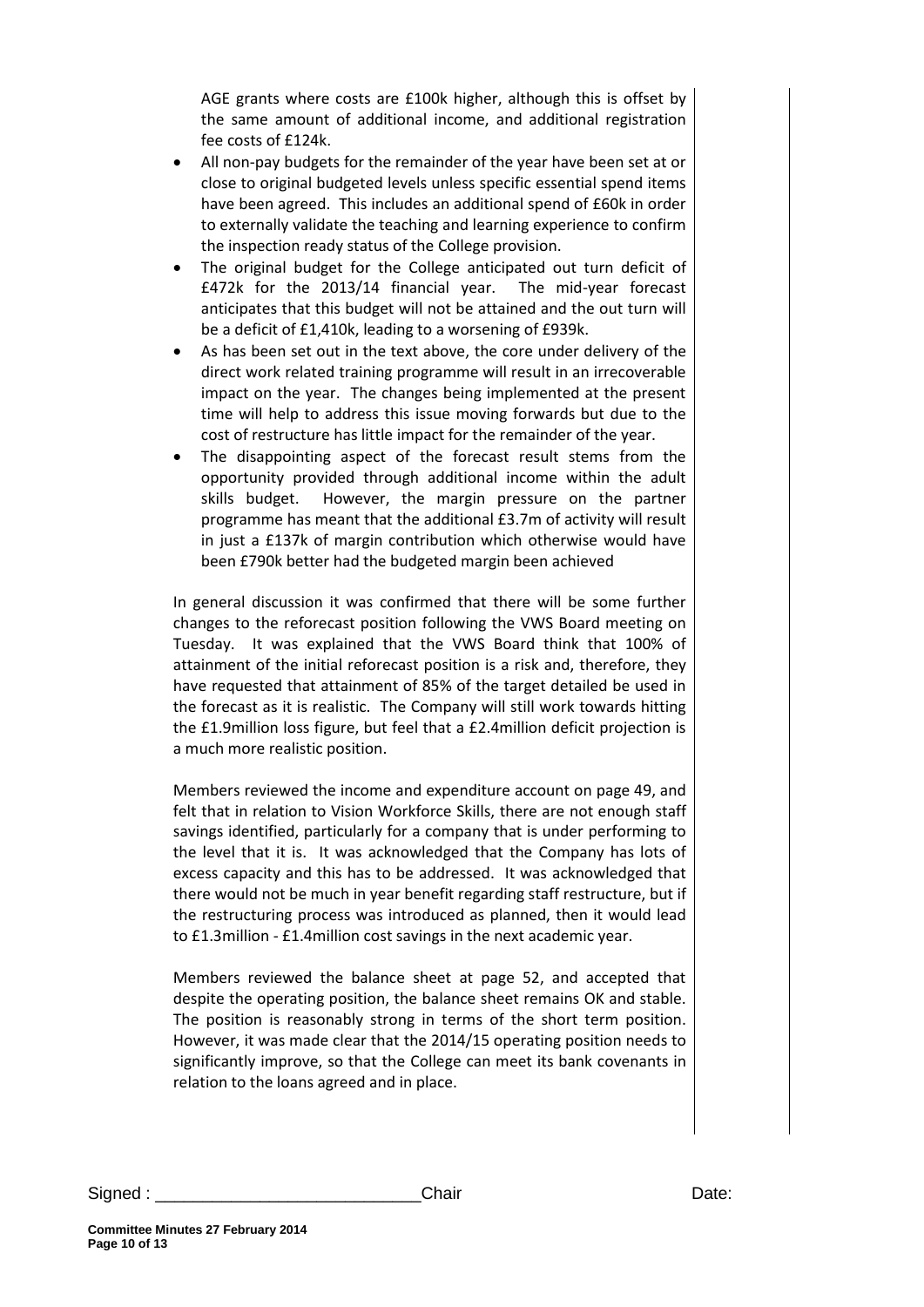Members discussed partner activity, and it was confirmed that for outsourced provision, 19.7% is the margin on all provision. The Director of Finance confirmed that the College is currently reviewing its partner relationships and will look to change going forward. The team will look to review the Partner Strategy in what is a very challenging environment, where income, budgets and quality all need to be balanced.

The Committee, in principle, were happy with the reforecast position and were happy to make the recommendation to the Board that it be agreed. This is, however, subject to further adjustments to be modelled following the VWS meeting earlier in the week.

AGREED: in principle, to recommend that the Board approve College mid-year reforecast for 2013/14.

## **14.08 COLLEGE FEE POLICY 2014/15**

The Director of Finance introduced this item and confirmed:

- The College reviews its fee policy on an annual basis and has seen fee levels rise as Government funding has been targeted on specific groups of adult learners. The initial move to a sharing investment with 50/50 levels of fees and intervention was reached in 2010/11.
- The College did not increase fees in 2013/14 other than in relation to the introduction of the Advanced Learner Loan facility in September 2013. This was introduced by Government as a means to review revenue expenditure on adult education and to empower individuals to take personal responsibility for the investment in learning.
- The College fee policy for 2013/14 remained consistent with prior years. Further amendments were made to the credit policy by which adult fee payers utilise a phased payment or instalment plan for more expensive courses.
- Current fee position was summarised at paragraph 8. It was noted that in 2012/13 tuition fee income increased by 66% from £1,043,931 to £1,747,093 largely due to the increase in HE tuition fees. For 2013/14 total tuition fees will increase further following second year of higher HE fees and the first year of fees through the Advanced Learner Loan system.
- Fee remission categories these are set out on page 55 and include a) fully remitted fees, b) contribution towards cost of study (cofunded), and c) College own fee remission categories.
- Proposed policy for 2014/15:
	- a) Higher education HE students are at all times responsible for paying their fees. In some circumstances student fees are paid by either a sponsor or student finance England SFE using the student loan system. If at the time of enrolment the student does not provide either evidence of sponsorship or acceptance through SFE they will be asked to pay a refundable fee of £250. This fee will be refunded if evidence is provided on or before 13 September 2014, but if this evidence is not provided by this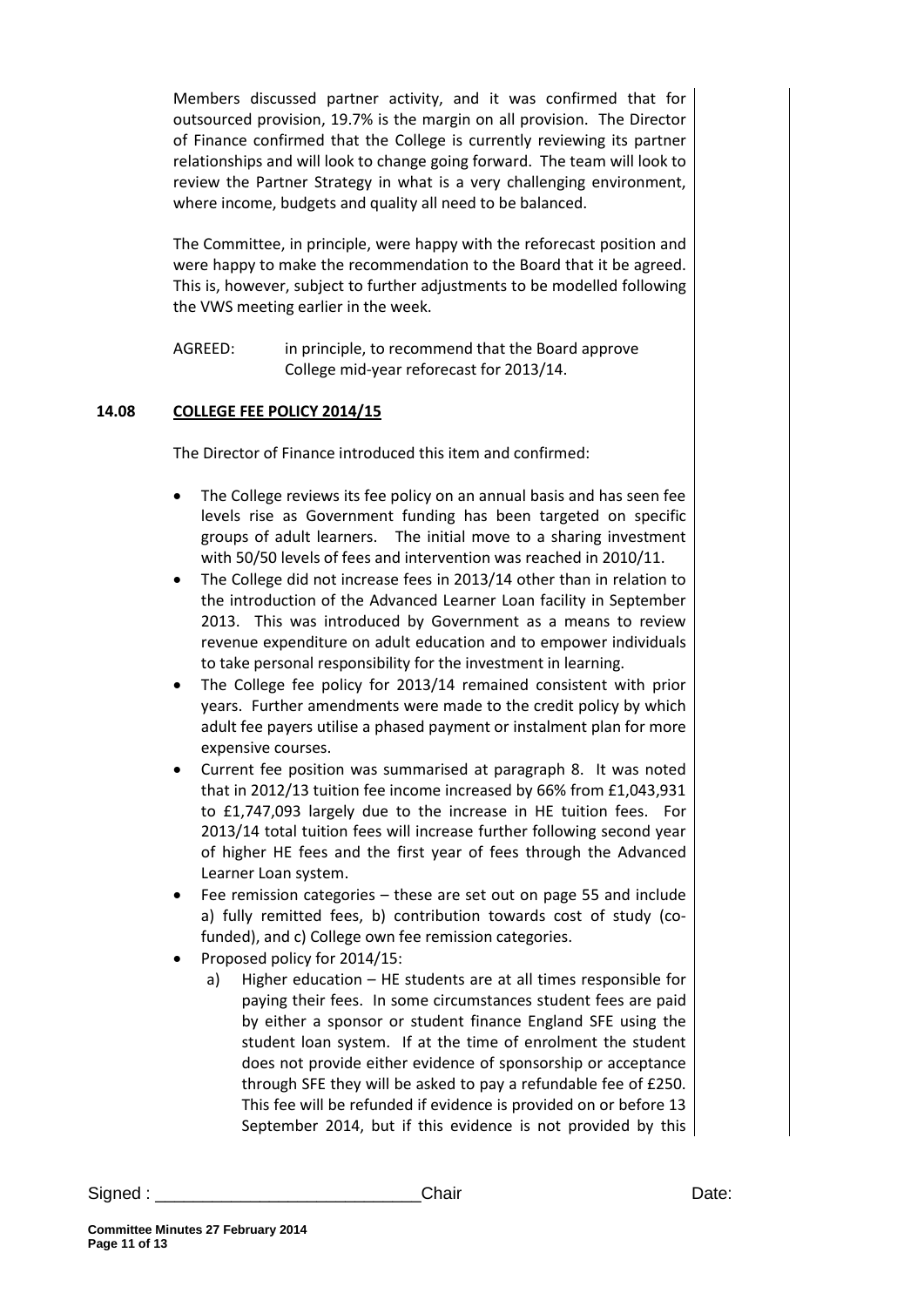date the £250 will not be refunded and the student will be liable for the full fee. It is believed that this will, in effect, tie an individual into a small element of commitment. The College has increased its full time higher education fee levels by £250 for 2014/15. Fee levels for 2014/15 will be a) £5750 for full time learners (up from £5500), b) £3000 for part time learners (unchanged), and c) £1000 per module (unchanged). Old regime students will continue to be charged at the rate prevailing at the time of enrolment, which was £1380 for full time students, for 2014/15 it is only expected that there will be a handful of individual learners who fall into this category. If a HE student withdraws on or before the 13 September, in any academic year, they will be charged an administration fee only of £25. If the student withdraws after 13 September and on or before 31 October in an academic year, they will be charged 25% of the fee for the total year. A HE withdrawal on or after 1 November in an academic year will result in the student being liable for the total fee for the year. Students funded through the student loan system via SFE will not receive any refund of monies paid to the College by SFA, and will not be liable for any unpaid fees at the point of enrolment on the condition that an approved student loan was in place before 30 September in the academic year of study. For students not funded through a sponsor or through a student loan company an option to pay full time or part time fees in instalments will be available with equal payments due for collection in October, February and May following payment of a 25% deposit at the point of enrolment.

- b) Further Education the most significant change to the policy for 2014/15 is that apprentices aged 23+ on level 3 plus programmes will no longer be required to take out a 24+ Advanced Learner loan. Loans already issued will not have to be repaid. Course fees for adult apprenticeship programmes will continue at £500 for the majority of adult apprentices. Adult learner loans for 19-23 year olds on level 3 courses will continue. The College will not increase its tuition fee levels in 2014/15 from those charged in 2013/14 for all other groups of learners, recognising the challenging economic environment, and the competitive nature of FE fees across the area.
- c) Discretion the Head of School will continue to have discretion to set fees at a higher level than the assumed rate to reflect the market conditions, this must be agreed before the commencement of the delivery of any programme under consideration. Discretion to charge fees lower than described by this policy may only be exercised as part of the curriculum planning process and must be approved by the agreement of the Deputy Principal: Teaching & Learning for classroom based courses, and the Vice Principal: Business Development for work based courses.

Signed : \_\_\_\_\_\_\_\_\_\_\_\_\_\_\_\_\_\_\_\_\_\_\_\_\_\_\_\_Chair Date: